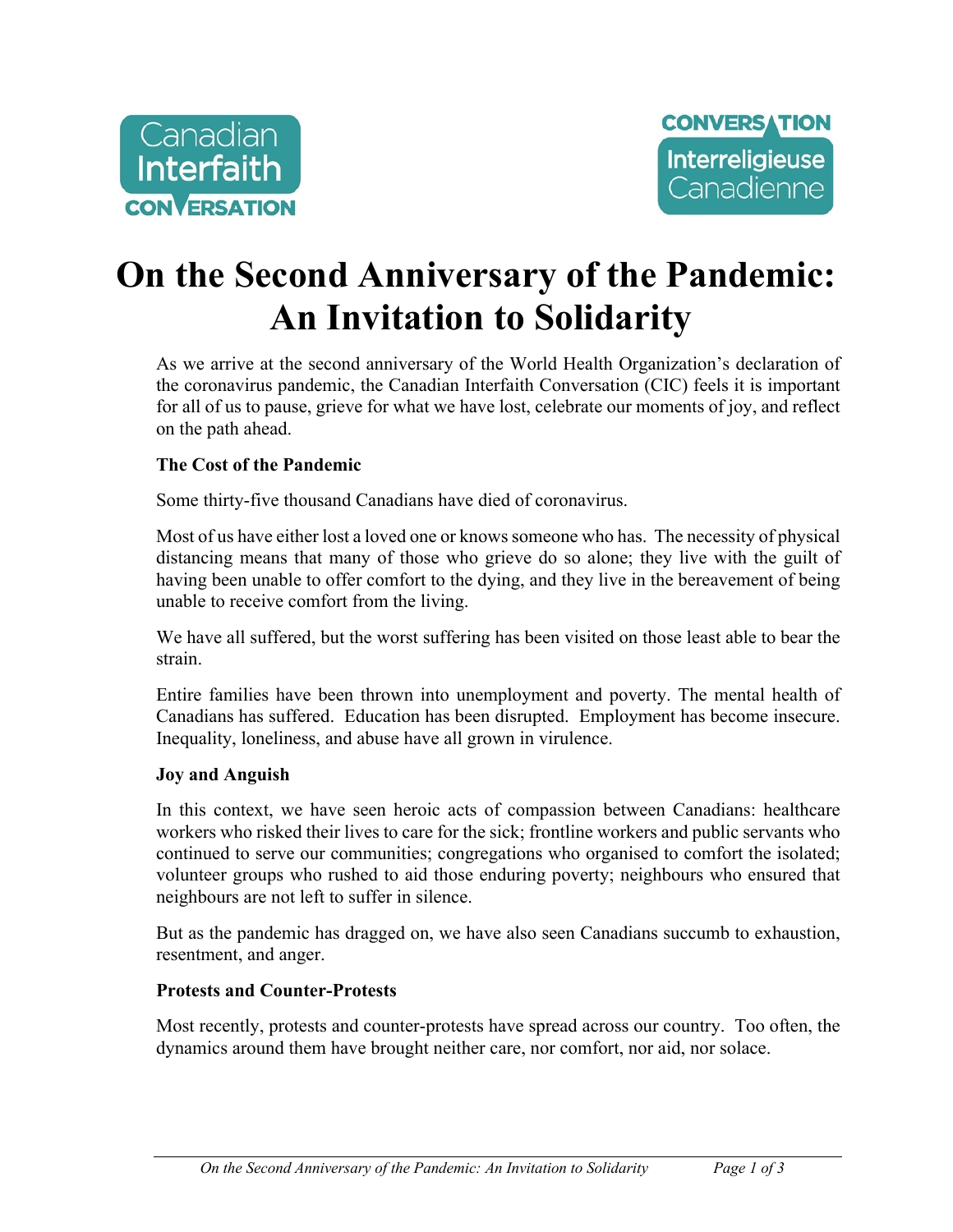The right to protest is fundamental to any free society. Countless people of faith have protested against state power, and every faith venerates its martyrs who paid the ultimate price for doing so.

The agendas of these protests and counter-protests are many, varied, and conflicting. However, even as we express different positions, we should still seek to build common ground, rather than allow ourselves to be driven further apart.

In a free, democratic, and pluralistic society, we need not always agree with one another. But we do need to disagree without seeking to deny one another's dignity.

In particular, we abhor the use of hate symbols, such as American Confederate banners and the Nazi Hakenkreuz (often referred to as the Swastika). Their use recklessly trivialises and glorifies evil. It shames anyone that brandishes them, and makes hypocrites of those who do so while speaking the language of freedom. This is not protest; it is intimidation and social tyranny.

We condemn the parodying of Indigenous ceremonies and mottos, and the misuse of the Yellow Star to draw false comparisons between public health measures and the mass slaughter of six million Jews, as well as Roma, Slavs, the disabled, gay men, Jehovah's Witnesses, and dissident clergy.

We are glad that only a few people engaged in such acts, and we commend the vast majority of protestors who denounced them. We appeal to others to break their silence.

## **Our Call to Canada's Political Representatives**

At their best, protests wake the conscience of societies and rally peoples together, rather than set them against one another.

We call on Canada's party leaders and political actors to resist the temptation to widen fault lines for partisan gain. We commend their democratic duties to broker dialogue between Canadians, to foster meetings of minds, and to help Canadians at least understand one another if we can not agree with one another. We appeal to them to transcend the forces that encourage Canadians to divide the world between "us" and "them". We remind them of our global responsibilities to work to make vaccines and care accessible to people beyond Canada's borders, especially in the developing world.

We know that like all democracies, ours is both fragile and unfinished.

We exhort Canada's political representatives to build-up the legitimacy of our democratic institutions, by demonstrating that they are open to all the people they govern, that they are welcoming of dissent, that they are capable of acting decisively in the public interest, and that their public health decisions respond to the best available medical and scientific expertise and not to ideological or political pressure. We equally exhort Canadians at large to be mindful that the rights we claim for ourselves are possible only if we meet our responsibilities towards others.

## **Our Call to Canadians at Large**